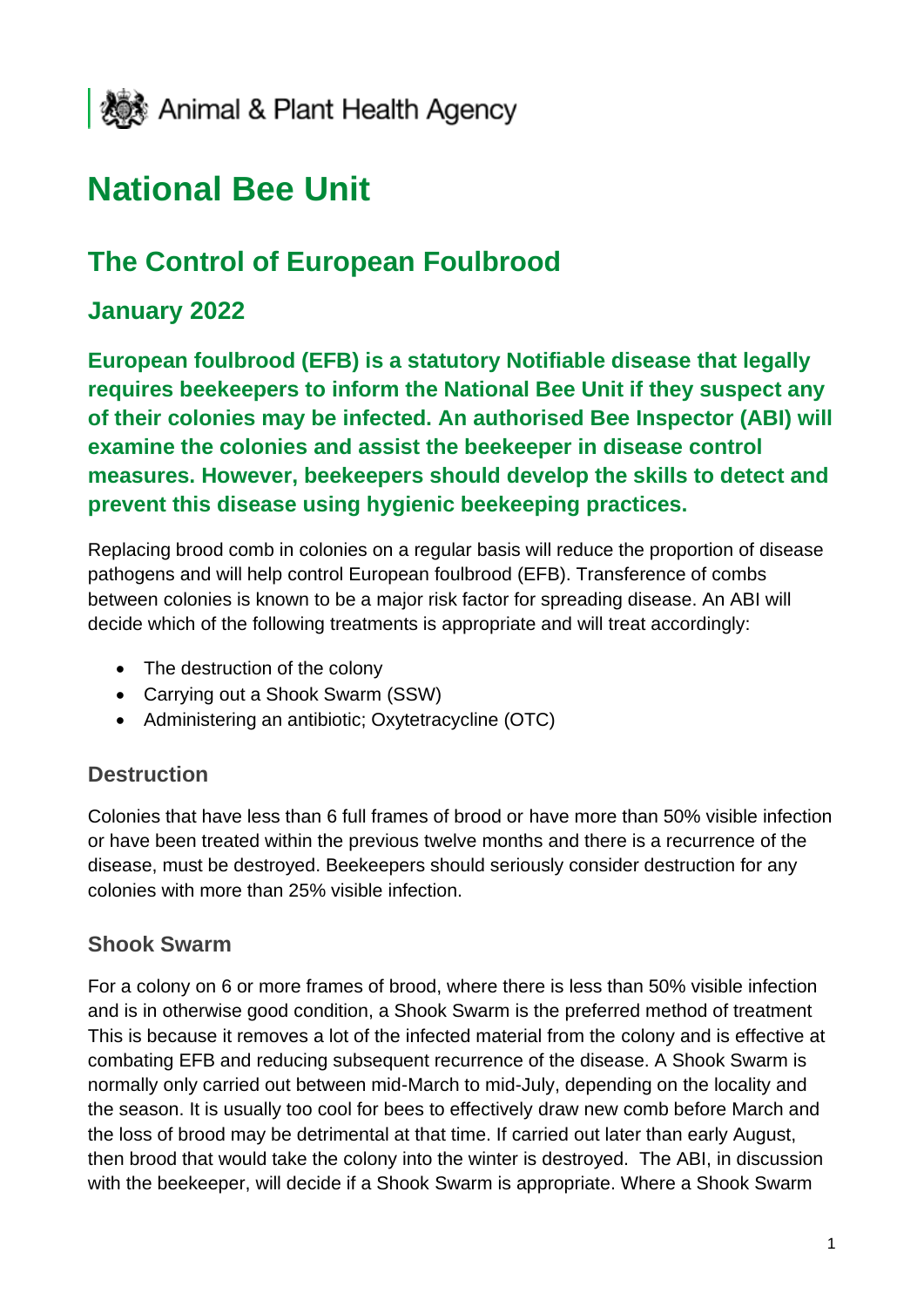has been carried out there is still a risk that the disease will return, and beekeepers should adopt stage 3 in the control measures below. The beekeeper should provide the necessary equipment and have the skills and time to manage the colony after the Shook Swarm.

Research shows that where visible symptoms exist in a colony there is an increased probability that the causative agent *Melissococcus plutonius* is present in other colonies in the same apiary. A whole apiary Shook Swarm has been shown to be beneficial in eradicating EFB from an apiary.

# **Antibiotics**

Antibiotics may be used early or later in the season where Shook Swarms would be considered impractical and detrimental to colony health. This is a decision not taken lightly by the Bee Inspector and antibiotics are not routinely administered.

### **Beekeeper Responsibilities**

It is important for beekeepers to develop and implement the necessary skills to recognise the signs of EFB and employ good apiary practices. Replacing brood comb frequently will reduce pathogens and decrease the incidence of EFB. Moving combs between colonies is known to be a major risk factor for spreading disease. Employing good apiary hygiene will also reduce the spread of the disease. Improved husbandry skills such as recognising the signs of foulbrood, understanding and practising good apiary hygiene and quarantine systems will reduce the spread of the disease and would result in a decline of the number of cases of EFB.

A reduction of EFB cases by 1 in 10 per year would cause a significant decrease in total cases, but a 1 in 10 increase per year would be devastating.

On the following page **Fig. 1** shows the changes expected with these rates:

- The horizontal black line  $(r=1)$  shows no change in 10 years from the initial 1,000 cases.
- The blue r=1.1 line (a 1 in 10 increase in cases per year) shows a steep upward increases in cases from the initial 1,000, reaching 2,500 cases in 5 years and then exceeding the scale of the graph.
- The green r=0.9 line (a 1 in 10 drop in cases per year) shows a gradual decrease in the number of cases to around 100 per year by the  $10<sup>th</sup>$  year.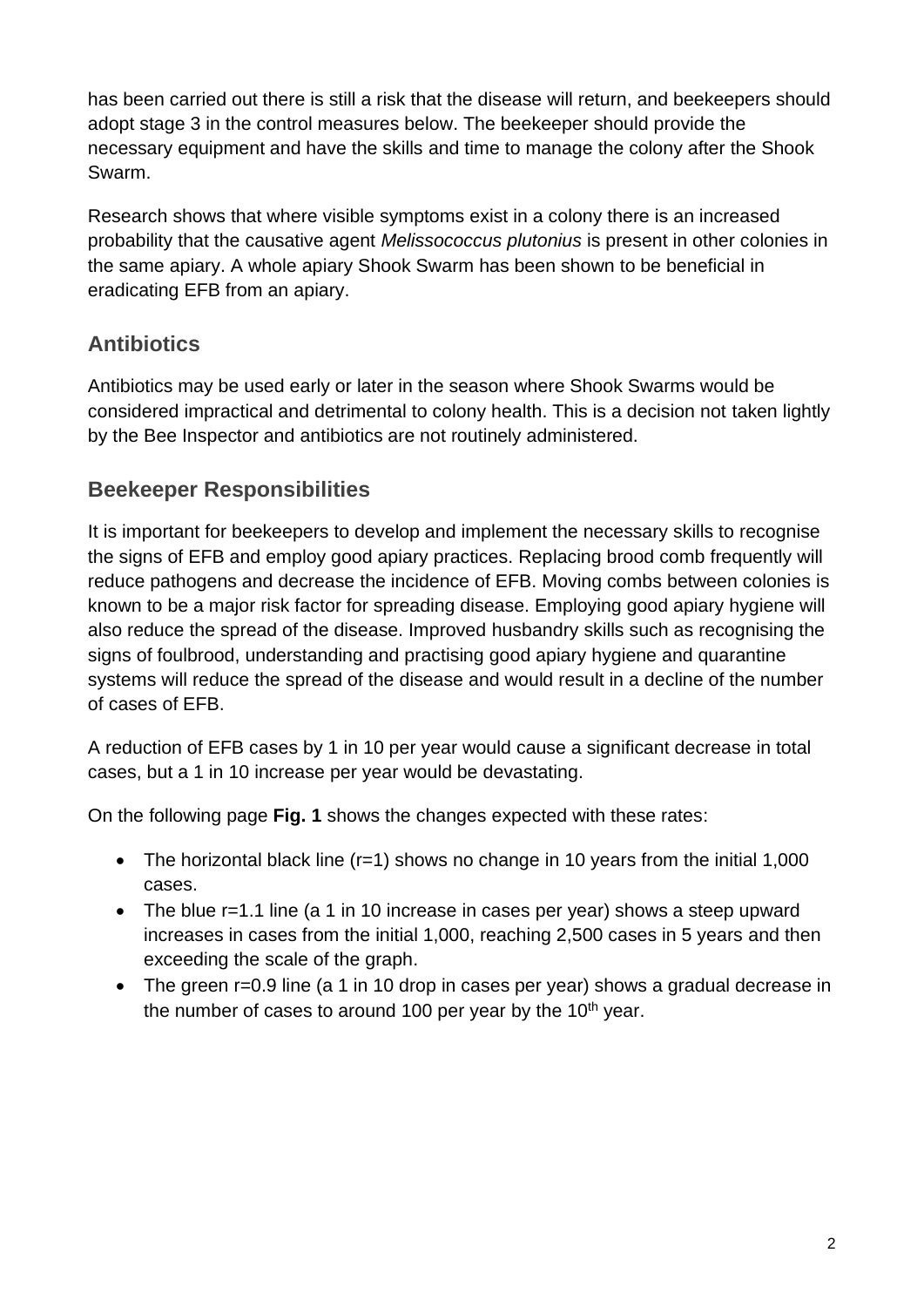

**Fig.1: influence of new infection rate on changes in disease level**

#### **EFB Control Measures**

Various control plans are listed in stages that are related to EFB risk. Please note – any findings of EFB are required by law to be reported to and treatment agreed by an ABI.

#### **Stage 1 Where EFB is not in the area:**

- Check colonies for disease signs twice a year
- Change three or four broods comb in each colony each year
- Basic apiary hygiene
- Quarantine supers, brood and excluders at apiary level

#### **Stage 2 Where EFB is in the area:**

- Check colonies for disease signs three times a year
- Change all brood combs every two years
- Strict apiary hygiene
- Quarantine supers and excluders at colony level

#### **Stage 3 Where EFB has been diagnosed in the apiary in the previous 12 months**

- Check colonies for disease four times a year
- Change all broods comb in each colony preferably by shook swarms
- Strict apiary hygiene
- Quarantine supers, brood, feeders and excluders at colony level